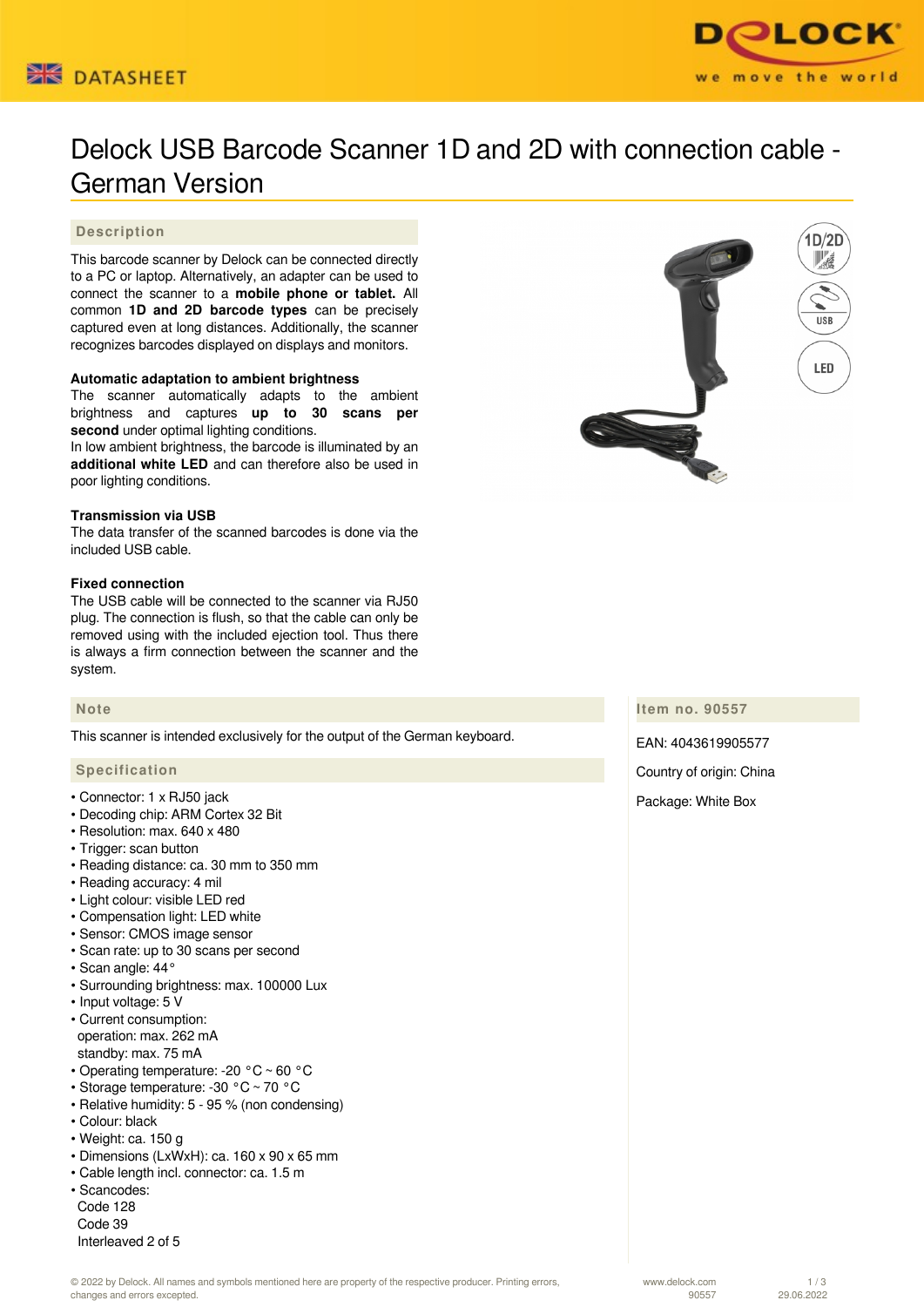

 EAN-8 / EAN-13 ISBN - 13 Data Matrix Micro QR PDF417 QR Code

# **System requirements**

- Android 9.0 or above
- iPad Pro (2018)
- Linux Kernel 5.4 or above
- Mac OS 10.15.5 or above
- Windows 8.1/8.1-64/10/10-64
- PC or laptop with a free USB Type-A port

# **Package content**

- Barcode scanner
- USB Type-A to RJ50 cable, length ca. 1.5 m
- Ejection tool
- User manual

# **Images**